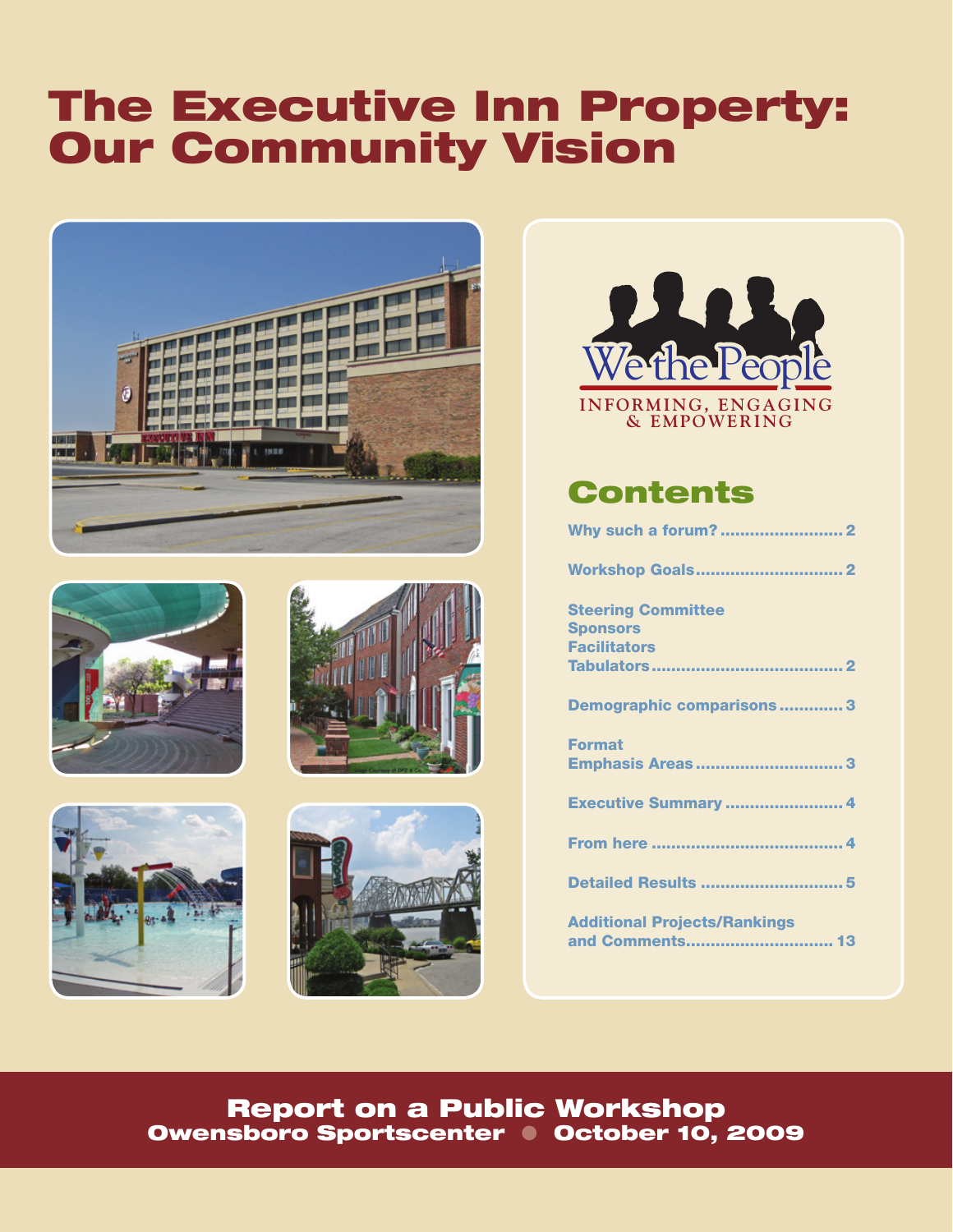## Why such a forum?

This is an unprecedented opportunity for Owensboro/Daviess County residents. The community has had a meaningful role in the riverfront planning and design, downtown placemaking plan and now can help shape the vision for the redevelopment of the Executive Inn property. This workshop was intended to give officials a stronger sense of what the people of our community hope to see happen on this special site.

## Workshop Goals

- We want the results of this workshop to leave officials with a greater sense of what the people want to see happen on this critical 17.5 acres along the riverfront.
- We want to bring forth the ideas and views of people from all walks of life and all areas of Owensboro-Daviess County.
- We want this to be an educational experience so that participants can come to an informed judgment on the choices available to us. We want everyone to understand the complexities, the tradeoffs, the costs and consequences of the various choices.
- We want this dialogue to occur in the early stages of the project before decisions are made.
- We want to dream big with you, and make the most of this unprecedented opportunity while recognizing that our goals must be attainable.
- We want to learn from the experiences of other cities, but we also want something that is all our own. We want to benefit from consultants, but we want to be able to add our own ideas.
- And finally, we want this to be a fun, uplifting experience that brings us together as a community.

# Steering Committee

Belinda Abell Ed Allen Rodney Berry Virginia Marx Larry Miller Shelly Nichols Keith Sanders Nancy Whitmer Jim Zabek

# Sponsors

City of Owensboro Daviess County Fiscal Court We the People Initiative Public Life Foundation Gateway Planning Group Downtown Development Corporation We are Downtown Region of Opportunity Team (ROOT) Northwest Neighborhood Alliance Old Owensboro Neighborhood Alliance

## Facilitators

Susann Bartlett Tracy Marksberry Mary Roach Cindy Bornander Bill Craig **Zev Buffman** Don McCarty Kathy Olsen Keith Sanders Martha Clark Bob Darling Tom Milton Belinda Abell **Jill Flachskam** Virginia Marx Mary Embry Patricia McKeegan Neil Bradley Martha Clark Jim Zabek Keith Free

# Tabulators

Tony Sook Chase Hurst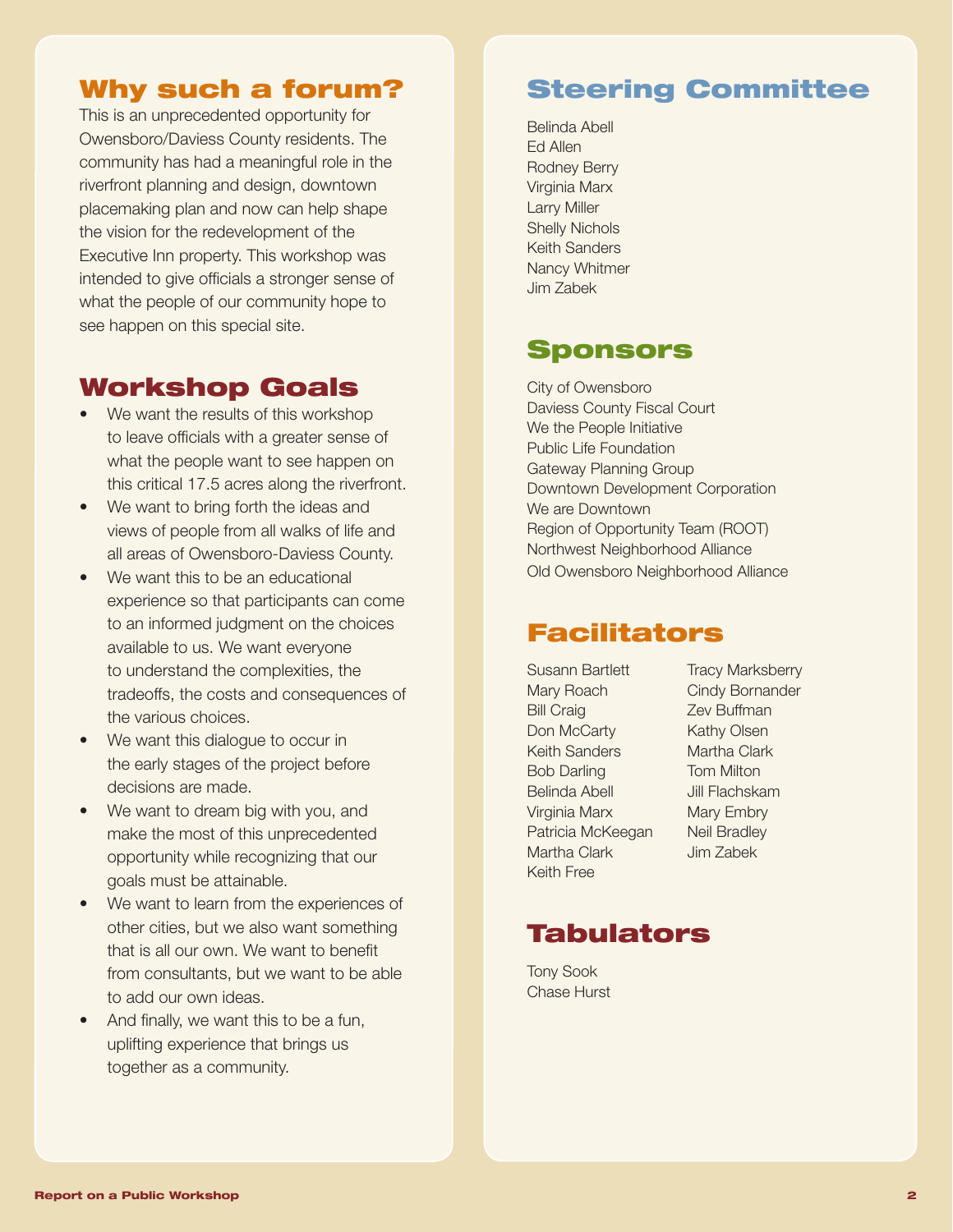# Demographic Summary: Who participated in the workshop?

- 130 participants registered: 160 in advance; 27 walk-ups; 50 no-shows
- 17 percent more men participated than women
- Largest age group represented: those between 45 and 65.
- Young people (18-24) and seniors (over 65) were represented by 7 percent less than the demographic profile.
- We had about the right number of people from 25-44 in comparison to our population.
- The number of minority participants matched up to the population.
- Participants were well-educated: 69 percent had a college degree or higher and 24 percent had an associate degree or some college credit.
- About 75 percent lived in the city; 23 percent live in the county.
- One resident of Whitesville participated.
- Two participants lived outside Daviess County.

# Format/Emphasis Dialogue

There were four emphasis areas and ballots for voting. The participants were asked to deliberate after each emphasis area was presented. The Emphasis areas were as follows:

## Emphasis 1: Public Assembly and Tourism

## Possible projects under this emphasis:

Amphitheater **Stadium** Relocated bluegrass music museum Cluster of bluegrass music venues A mix of restaurants Water Park Carnival rides

## Emphasis 2: Residential-Urban Village Development

## Possible projects under this emphasis:

Apartments and condominiums Integrated bikeways, walking paths, etc Linkage to English Park Retail and services to serve the area

#### Emphasis 3: Community Recreation

#### Possible projects under this emphasis:

Rec-Plex/YMCA Marina and water sports center Linkage to English Park Tennis complex Cinema complex IMAX Theater/Art House Food court Miniature golf

## Emphasis 4: Some Combination of Emphasis 1, 2 and 3

Note: Following each of the three discussion periods, many other ideas were offered by participants and added to the ballots before the voting occurred.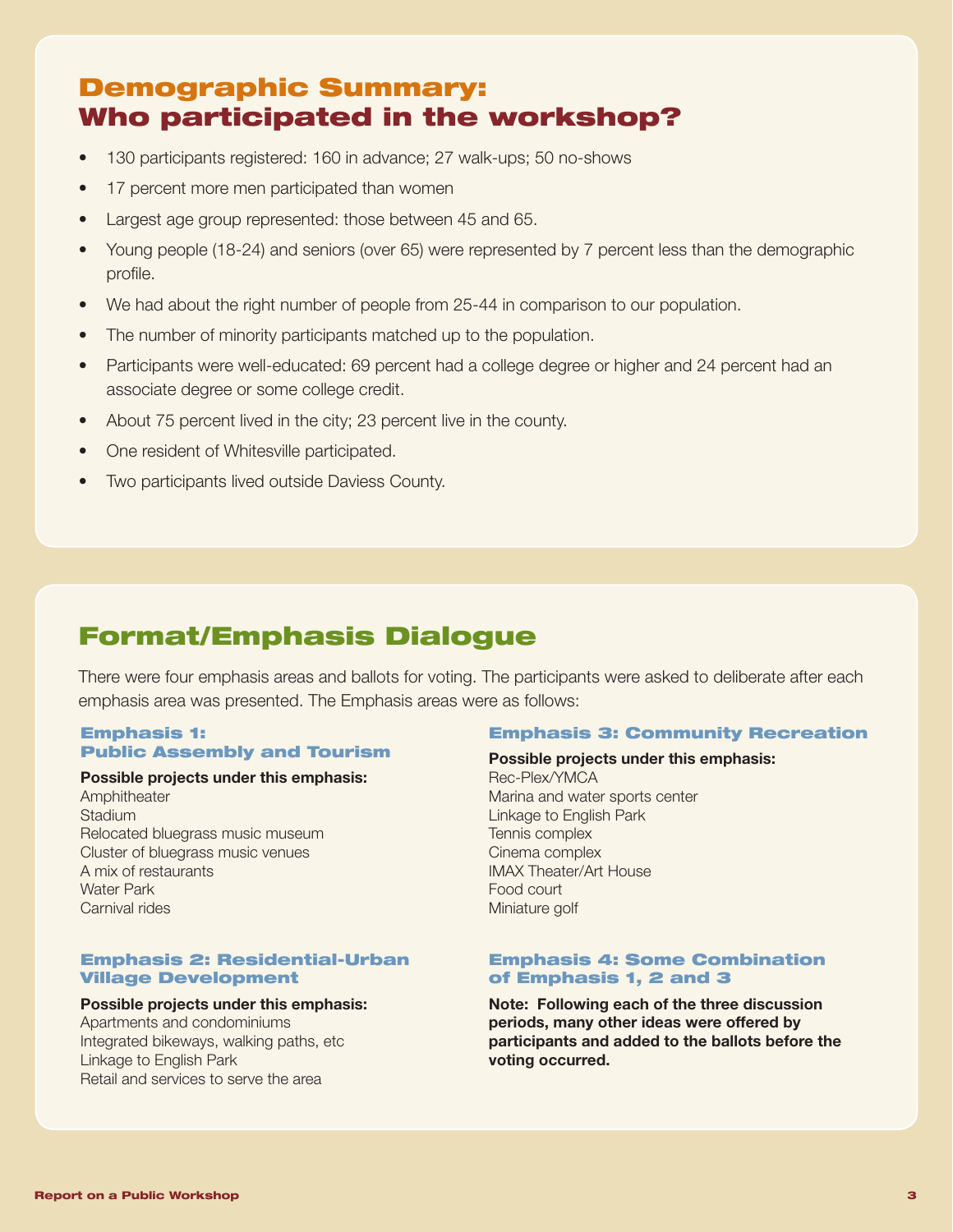# Executive Summary

- The overall preferred use of the Executive Inn property was a combination of Public Assembly and Tourism projects, Residential projects and Community Recreation projects.
- Of the three emphasis areas, Public Assembly and Tourism projects were the most popular.
- The preferred projects within Public Assembly and Tourism were:
	- 1. Amphitheater
	- 2. Farmers market
	- 3. Outdoor events center
	- 4. Boat dock/access to water
	- 5. Mix of restaurants
- The preferred overall projects were:
	- 1. Farmers market
	- 2. Integrated bikeways, walking paths, etc.
	- 3. Amphitheater
	- 4. Mix of restaurants
	- 5. Outdoor events center
	- 6. Boat dock
	- 7. Linkage to English Park
	- 8. Aquatics center
	- 9. Retail and services for the neighborhood
	- 10. Set aside property for future development

# From here …

Gateway Planning Group will take the results of this workshop and incorporate the preferences, ideas and comments in a revised draft plan. In order to bring forth even more community participation, additional forums are expected to take place within the next few months.

## For more information about this report or to get involved in the "We the People" initiative:

Contact Shelly Nichols at shelly.nichols@plfo.org or visit our website at www.wethepeopletownmeeting.org

Thank you!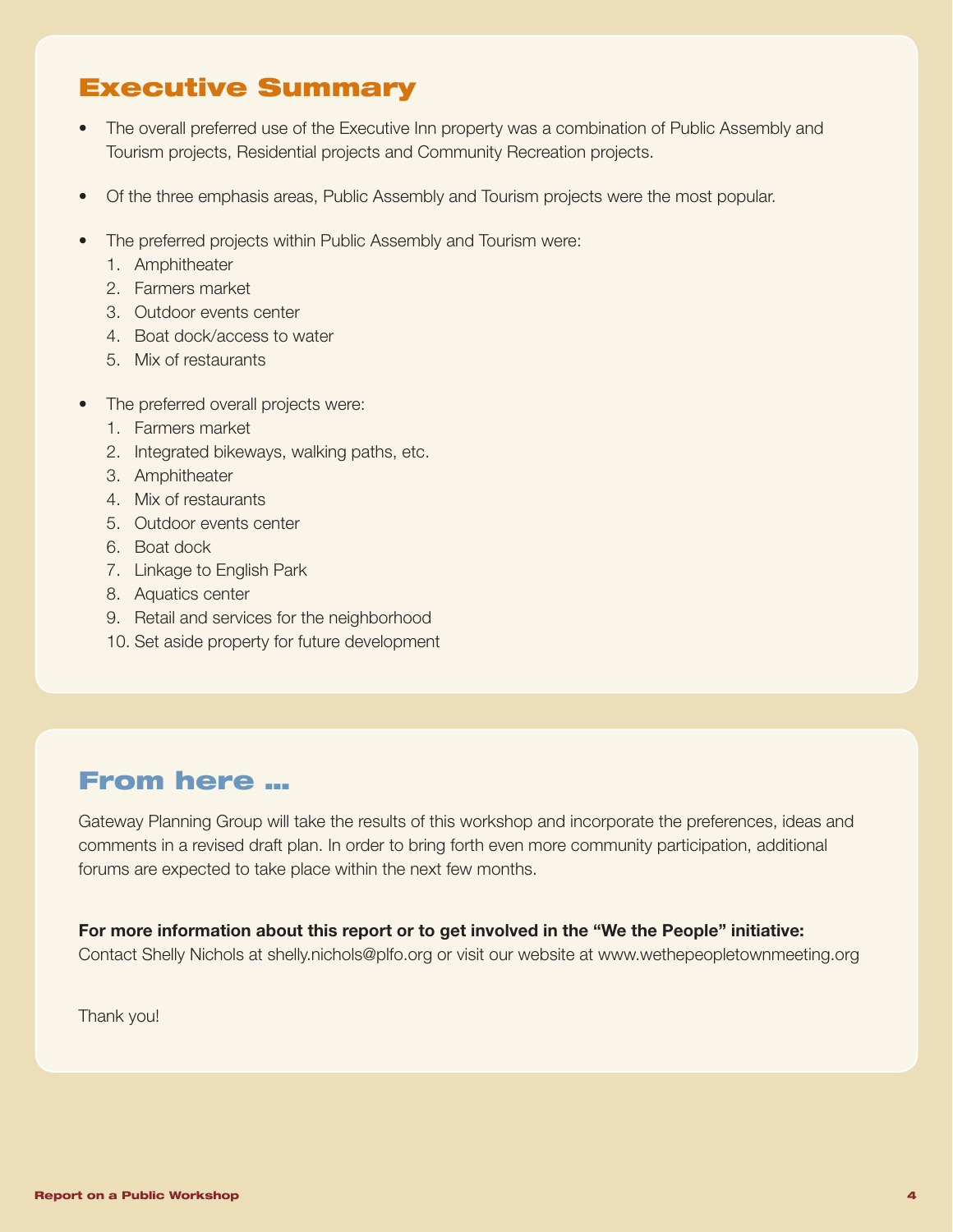





# Detailed Results (T=Table)

| $\bullet$ | Ballot 1: Public Assembly & Tourism; T1-T30 |
|-----------|---------------------------------------------|
|           |                                             |
| $\bullet$ |                                             |
| $\bullet$ |                                             |
| $\bullet$ |                                             |
|           |                                             |
| $\bullet$ |                                             |
| $\bullet$ |                                             |

# Additional Projects/Rankings & Comments

| $\bullet$ | Ballot 1: Public Assembly & Tourism             |
|-----------|-------------------------------------------------|
|           | Ballot 2: Residential-Urban Village Development |
|           | <b>Ballot 3: Community Recreation</b>           |
|           | Ballot 4: Some Combination of 1, 2 & 3          |
|           |                                                 |
|           |                                                 |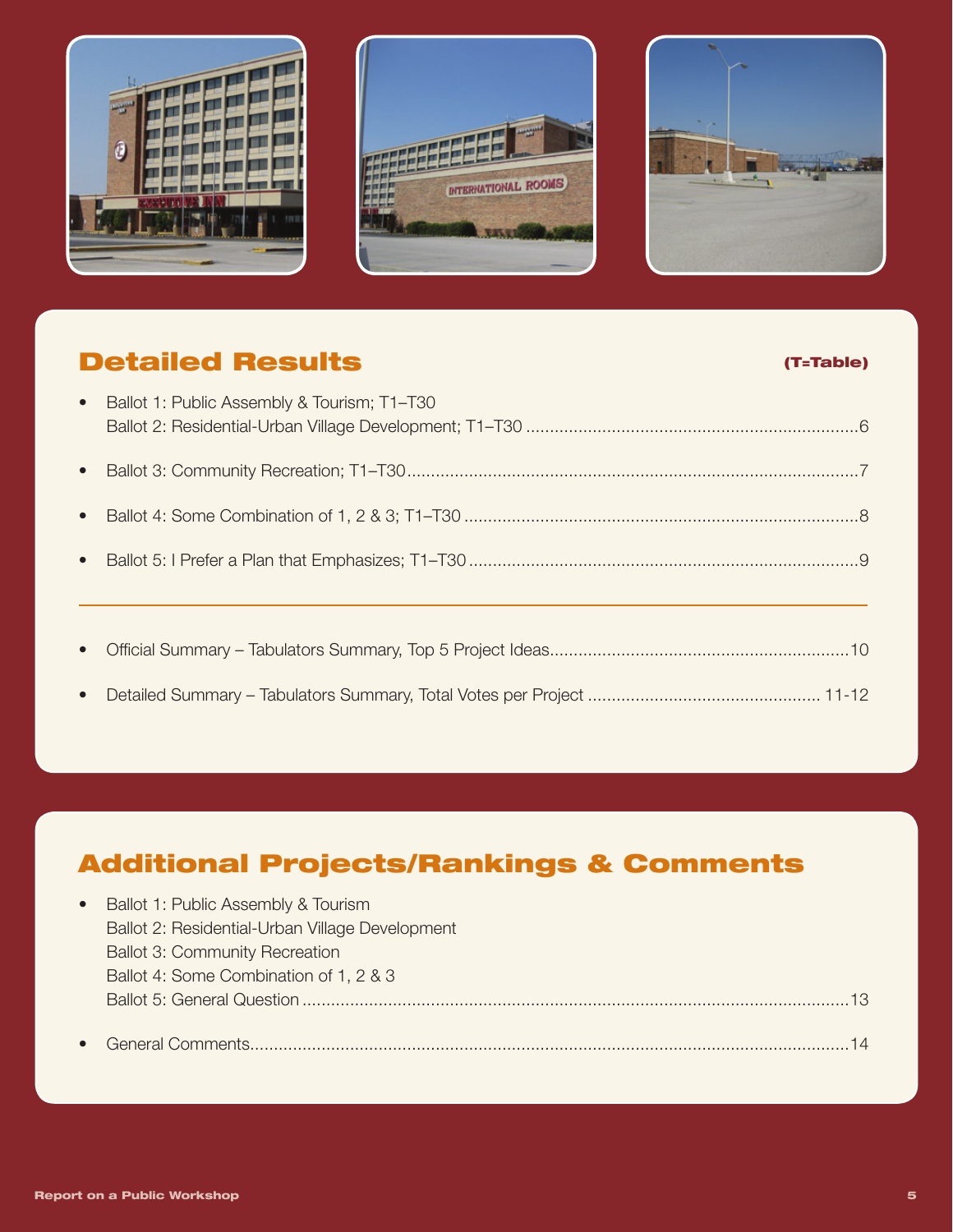| $\overline{121}$<br><b>P20</b><br>F <sub>19</sub><br>$\tilde{\mathbf{r}}$<br>FTZ<br>Ĕ<br><b>F15</b><br>$\frac{4}{11}$<br>$\tilde{r}$ | 5<br>4<br>S<br>5<br>$\circ$     | 3<br>$\circ$<br>4<br>$\Theta$<br>$\circ$<br>2<br>2<br>3 | $\circ$<br>$\circ$<br>$\circ$<br>$\circ$<br>4<br>$\circ$<br>$\circ$ | $\circ$<br>$\circ$<br>$\circ$<br>$\circ$<br>$\circ$<br>$\circ$<br>$\circ$<br>$\circ$ | 3<br>3<br>S<br>S<br>2<br>$\circ$<br>3 | $\circ$<br>2<br>$\circ$<br>$\circ$<br>$\circ$<br>$\circ$<br>$\circ$ | $\circ$<br>$\circ$<br>$\circ$<br>$\circ$<br>$\circ$<br>$\circ$<br>$\circ$<br>$\circ$ | 3<br>S<br>5<br>5<br>3<br>$\infty$ | 2<br>$\circ$<br>2<br>$\circ$<br>$\circ$             | 5<br>2<br>3<br>2<br>3<br>$\infty$<br>2   | $\circ$<br>$\circ$<br>2<br>2<br>$\circ$<br>$\overline{ }$<br>$\circ$<br>$\circ$ |                             |              | 2<br>2   |                 | 3        |                            |                               | 17<br>$\frac{8}{16}$<br>$\overline{19}$<br>29<br>$\overline{9}$<br>15<br>15<br>$\bullet$<br>ၜ |
|--------------------------------------------------------------------------------------------------------------------------------------|---------------------------------|---------------------------------------------------------|---------------------------------------------------------------------|--------------------------------------------------------------------------------------|---------------------------------------|---------------------------------------------------------------------|--------------------------------------------------------------------------------------|-----------------------------------|-----------------------------------------------------|------------------------------------------|---------------------------------------------------------------------------------|-----------------------------|--------------|----------|-----------------|----------|----------------------------|-------------------------------|-----------------------------------------------------------------------------------------------|
| T <sub>12</sub><br>Ε<br>웉<br>၉<br>r<br>Þ<br>٩                                                                                        | 4<br>3<br>5<br>5                | $\circ$<br>5<br>4<br>3                                  | $\circ$<br>2<br>$\circ$<br>S<br>3                                   | $\circ$<br>$\circ$<br>$\circ$<br>$\circ$                                             | 2<br>2                                | $\circ$<br>$\circ$                                                  | $\circ$<br>$\circ$<br>$\circ$<br>$\circ$                                             | 5<br>4<br>2<br>S<br>3             | $\circ$<br>$\circ$<br>$\circ$<br>$\circ$<br>$\circ$ | 2<br>2<br>$\overline{ }$<br>$\circ$      | $\circ$<br>$\circ$<br>$\circ$<br>3                                              | 2                           |              |          |                 |          | 2                          |                               | ≌<br>$\overline{9}$<br>≌<br>$\frac{8}{16}$<br>$\overline{19}$<br>$\bullet$                    |
| P<br><b>Z</b><br>p<br>P<br>F                                                                                                         | 6<br>3<br>4                     | $\circ$<br>2<br>6<br>2                                  | $\circ$<br>$\circ$<br>$\circ$                                       | $\circ$<br>$\circ$<br>$\circ$                                                        | $\circ$<br>4<br>ဖ                     | $\circ$<br>$\circ$<br>$\circ$<br>$\circ$                            | $\circ$<br>$\circ$<br>$\circ$<br>$\circ$                                             | $\circ$<br>4<br>5                 | $\circ$<br>$\circ$                                  | 6<br>4<br>$\circ$<br>$\overline{ }$      | 6<br>$\sim$<br>$\circ$<br>$\circ$                                               |                             |              |          |                 |          |                            | 2                             | $\bullet$<br>$\frac{8}{2}$<br>$\bullet$<br>17<br>$\overline{1}$<br>$\frac{8}{2}$              |
| <b>Ballot 1: Public Assembly &amp; Tourism</b>                                                                                       | Amphitheatre w/ music film fest | Outdoor Events Center/includes combined                 | Relocated Bluegrass Museum                                          | Cluster of Bluegrass Music Venues                                                    | A mix of restaurants                  | Water Park                                                          | Carnival Rides                                                                       | <b>Farmers Market</b>             | Cinema Complex                                      | Boat dock with expansion, touching water | Set aside property for future development                                       | Expanded Retail + microbrew | Walk of Fame | Aquarium | <b>Tot Area</b> | Dog Park | Expanded Convention Center | Mass Transit & Bicycle Center | Total:                                                                                        |

| <b>Ballot 2: Residential-Urban Village</b><br><b>Development</b> | F       | P       | P                | 14 | p       | $\overline{1}$<br><u>م</u> | r              | P  | Ē              | Ē              | T <sub>12</sub> | T <sub>13</sub> | Ě         | T <sub>15</sub> | T <sub>16</sub> | F             | r <sub>8</sub> | P <sub>n</sub> | <b>P<sub>21</sub></b><br><b>P20</b> | T <sub>22</sub> | <b>T23</b> | <b>P24</b> | <b>P25</b> | <b>T26</b>              | <b>127</b> | <b>P28</b> | <b>P29</b> | ខី              |                |      |
|------------------------------------------------------------------|---------|---------|------------------|----|---------|----------------------------|----------------|----|----------------|----------------|-----------------|-----------------|-----------|-----------------|-----------------|---------------|----------------|----------------|-------------------------------------|-----------------|------------|------------|------------|-------------------------|------------|------------|------------|-----------------|----------------|------|
| Apartments and Condominiums                                      | 3       |         |                  |    | $\circ$ |                            | $\overline{C}$ |    |                | 2              | $\circ$         |                 |           | $\circ$         | $\circ$         | 4             |                | 3              | 5                                   |                 | $\circ$    | $\circ$    |            |                         |            |            |            |                 | 22             | 7%   |
| Residential with River Views                                     |         | $\circ$ | $\circ$          |    | $\circ$ |                            |                | 2  | $\circ$        | $\circ$        |                 |                 |           | 3               | $\circ$         | $\circ$       | 3              |                | $\infty$                            |                 | $\circ$    |            |            |                         |            |            |            |                 | $\overline{1}$ | 5%   |
| Integrated bikeways, walking paths, public<br>use bikes          | 3       | 2       | 3                |    |         |                            |                | 6  | $\Box$         | 5              | ၜ               |                 |           | 2               | $\sim$          | 4             | 5              | 2              | $\overline{ }$                      |                 | က          |            |            |                         |            |            |            | 6               | 72             | 23%  |
| Linkage to English Park                                          |         |         |                  |    | 5       |                            |                |    | $\circ$        |                | $\circ$         | $\circ$         |           |                 | 4               | 2             | $\sim$         | 5              |                                     |                 | 2          | $\sim$     |            |                         |            |            |            | $\overline{ }$  | 43             | 14%  |
| Retail and services to serve the area                            |         | $\sim$  |                  |    |         |                            |                |    | 6              | 3              | $\circ$         |                 |           | $\circ$         | $\circ$         | 2             | 3              |                | 2                                   |                 | 3          |            |            |                         |            |            |            | 4               | 57             | 12%  |
| Community Gardens                                                |         |         | 2                |    |         |                            | $\sim$         |    | $\circ$        |                | $\circ$         | $\circ$         |           | 3               | 3               |               |                | ۳              | $\circ$                             |                 |            | $\Box$     |            |                         |            |            |            |                 | $\overline{1}$ | 5%   |
| <b>Farmers Market</b>                                            | m       |         | 3                |    |         |                            |                |    |                |                | 4               | 2               |           | 2               | $\circ$         | 2             |                | T              | $\circ$                             |                 | $\sim$     | က          |            |                         |            |            |            | $\sim$          | 32             | 10%  |
| <b>Public Pavilion</b>                                           | $\circ$ | $\circ$ |                  |    | 2       |                            |                |    | 4              |                | 2               |                 |           | $\circ$         |                 | 2             |                | $\circ$        | $\circ$                             |                 | $\circ$    | $\circ$    |            | $\overline{\mathbf{c}}$ |            |            |            | $\circ$         | $\overline{9}$ | 6%   |
| <b>Mixed Use</b>                                                 |         | ဖ       |                  |    |         |                            |                |    | $\circ$        | 3              | 3               | 2               |           | 3               |                 |               | 3              |                |                                     |                 |            |            |            | $\sim$                  |            |            |            |                 | 25             | 8%   |
| Limit Condo South of 2nd Street                                  |         | 3       |                  |    |         |                            | 5              |    | $\circ$        |                |                 |                 |           |                 | 2               |               | 2              |                |                                     |                 |            | $\infty$   |            | $\sim$                  |            |            |            | $\sim$          | 23             | 7%   |
| Streams and Ponds/waterways                                      |         |         |                  |    |         |                            |                |    |                |                |                 |                 |           |                 | 3               |               |                |                |                                     |                 |            |            |            | $\circ$                 |            |            |            |                 | $\circ$        | 2%   |
| <b>Total:</b>                                                    |         |         | $18$ $14$ $10$ 0 |    | 18      | $\bullet$<br>$\bullet$     | 16             | 16 | $\frac{8}{10}$ | $\frac{8}{16}$ | $\mathbf{e}$    | ၜ               | $\bullet$ | 15              | 51              | $\frac{8}{2}$ | ន              | $\overline{4}$ | $\bullet$<br>$\frac{8}{2}$          | $\bullet$       | 12         | 므          | $\bullet$  | ဖ                       | $\bullet$  | $\bullet$  | $\bullet$  | $\overline{21}$ | 313            | 100% |

Detailed Ballot Results: Ballots 1 & 2

**Detailed Ballot Results: Ballots 1 & 2**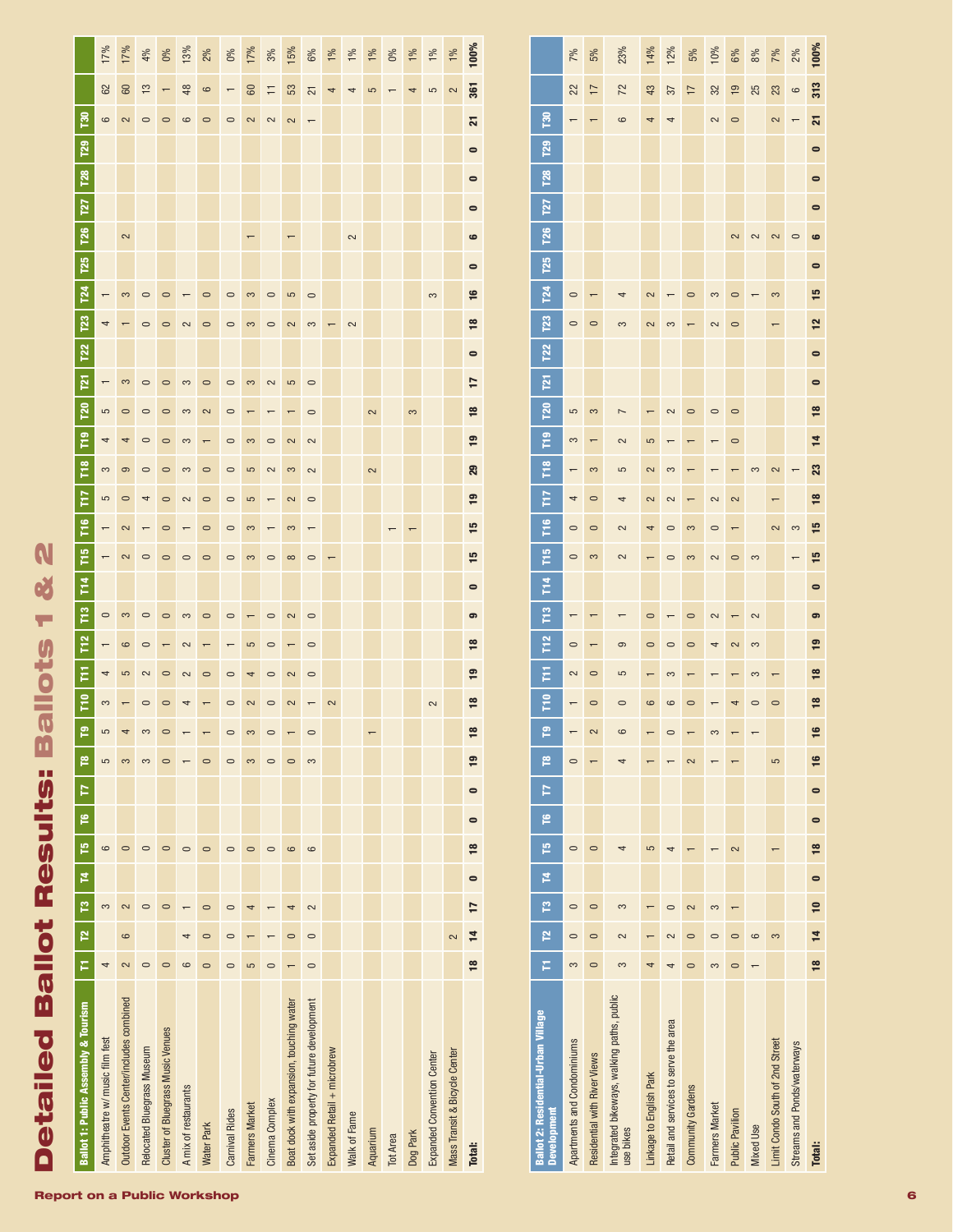|                                       | 4%                         | 16%                                                  | 16%                      | 1%             | 2%             | 10%                           | 6%             | 1%             | 7%              | 11%                      | 15%              | 3%             | 2%                      | 5%                       | 100%           |
|---------------------------------------|----------------------------|------------------------------------------------------|--------------------------|----------------|----------------|-------------------------------|----------------|----------------|-----------------|--------------------------|------------------|----------------|-------------------------|--------------------------|----------------|
|                                       | $\overline{12}$            | 52                                                   | 52                       | 3              | $\infty$       | 51                            | 20             | 4              | 24              | 36                       | 48               | $\approx$      | 6                       | $\overline{1}$           | 323            |
| <b>Pa</b>                             | $\overline{ }$             | 3                                                    | 4                        | $\circ$        | 3              | 4                             |                | $\sim$         | $\circ$         | $\circ$                  | 3                | 2              |                         |                          | 23             |
| T <sub>29</sub>                       |                            |                                                      |                          |                |                |                               |                |                |                 |                          |                  |                |                         |                          | $\bullet$      |
| <b>T28</b>                            |                            |                                                      |                          |                |                |                               |                |                |                 |                          |                  |                |                         |                          | $\bullet$      |
| <b>T27</b>                            |                            |                                                      |                          |                |                |                               |                |                |                 |                          |                  |                |                         |                          | $\bullet$      |
| T <sub>26</sub>                       | $\circ$                    |                                                      |                          |                |                |                               | $\overline{ }$ |                |                 | 2                        | 2                |                |                         |                          | $\bullet$      |
| T25                                   |                            |                                                      |                          |                |                |                               |                |                |                 |                          |                  |                |                         |                          | $\bullet$      |
| $\overline{124}$                      | $\overline{\phantom{0}}$   |                                                      | 6                        | $\circ$        | $\circ$        | $\circ$                       | $\circ$        | $\circ$        | $\circ$         | $\circ$                  | 3                |                |                         | 4                        | 인              |
| <b>P23</b>                            | $\circ$                    | $\circ$                                              | 2                        | $\circ$        |                |                               |                | $\circ$        | 4               | 3                        | 3                |                |                         |                          | <u>ی</u>       |
| T <sub>22</sub>                       |                            |                                                      |                          |                |                |                               |                |                |                 |                          |                  |                |                         |                          | $\bullet$      |
| $\overline{121}$                      | $\circ$                    |                                                      | 5                        | $\circ$        | $\circ$        | 5                             | 2              |                | $\circ$         |                          | 3                | $\circ$        |                         |                          | $\frac{8}{16}$ |
| <b>P20</b>                            | $\overline{ }$             | 5                                                    | 2                        | $\circ$        | $\circ$        |                               | 2              | $\circ$        |                 | 2                        |                  |                | 2                       |                          | $\frac{8}{16}$ |
| P <sub>19</sub>                       | $\overline{\phantom{0}}$   | 4                                                    | $\overline{ }$           | $\circ$        | 2              | $\circ$                       | $\overline{ }$ | $\circ$        | $\circ$         | $\overline{\phantom{0}}$ | 3                | $\circ$        |                         | $\overline{\phantom{0}}$ | $\overline{4}$ |
| F18                                   | $\circ$                    | 2                                                    | 2                        | $\circ$        | $\circ$        | 5                             | 2              | $\circ$        | $\circ$         | $\circ$                  | 3                | $\circ$        |                         |                          | $\overline{1}$ |
| E                                     | $\overline{ }$             |                                                      | 2                        | $\overline{ }$ | 2              | $\overline{\phantom{0}}$      | $\circ$        | $\circ$        | $\circ$         | 4                        | 4                | $\sim$         |                         |                          | $\frac{8}{2}$  |
| FiG                                   |                            | 5                                                    |                          | $\circ$        | $\overline{ }$ | 2                             | $\circ$        | $\circ$        | $\overline{ }$  | 2                        | $\overline{r}$   | $\overline{ }$ |                         |                          | 4              |
| ۵L<br>Ti                              | $\overline{\phantom{0}}$   | $\circ$                                              | 2                        | $\circ$        | $\circ$        | $\circ$                       | $\circ$        | $\circ$        | 2               | $\sim$                   | 3                |                |                         | 3                        | ᅼ              |
| <b>T14</b>                            |                            |                                                      |                          |                |                |                               |                |                |                 |                          |                  |                |                         |                          | $\bullet$      |
| E <sub>2</sub>                        | $\circ$                    |                                                      | $\circ$                  | $\circ$        | $\circ$        |                               |                | $\circ$        |                 |                          | 2                | $\circ$        |                         |                          | N              |
| T <sub>12</sub>                       | $\circ$                    | 6                                                    | 2                        |                | $\circ$        | 5                             | $\circ$        | $\circ$        | $\circ$         |                          | 2                | $\circ$        |                         |                          | $\overline{8}$ |
| Ε                                     | $\circ$                    | 4                                                    |                          | $\circ$        | $\circ$        | 2                             |                | $\circ$        | 2               | 3                        | $\circ$          | $\overline{ }$ |                         | 3                        | 7              |
| Ē                                     | 4                          |                                                      | $\circ$                  | $\circ$        | $\circ$        | $\circ$                       |                |                | 5               |                          | 2                | $\circ$        |                         |                          | $\frac{8}{16}$ |
| ድ                                     | $\circ$                    | 6                                                    | 5                        |                |                |                               |                |                |                 |                          | 3                |                |                         |                          | 4              |
| p                                     |                            |                                                      | $\circ$                  | $\circ$        |                | $\circ$                       | 2              |                | $\infty$        | $\overline{\mathbf{C}}$  | $\infty$         |                |                         |                          | $\frac{8}{2}$  |
| Þ                                     |                            |                                                      |                          |                |                |                               |                |                |                 |                          |                  |                |                         |                          | $\bullet$      |
| p                                     |                            |                                                      |                          |                |                |                               |                |                |                 |                          |                  |                |                         |                          | $\bullet$      |
| p                                     | $\circ$                    | $\circ$                                              | 5                        |                |                | $\circ$                       | $\circ$        |                | 3               | 5                        |                  | $\circ$        |                         |                          | $\frac{8}{16}$ |
| Þ.                                    |                            |                                                      |                          |                |                |                               |                |                |                 |                          |                  |                |                         |                          | $\blacksquare$ |
| ဇူ                                    | $\circ$                    |                                                      | $\sim$                   |                | $\circ$        | 3                             | $\circ$        | $\circ$        | $\circ$         |                          | $\circ$          | $\circ$        |                         |                          | G              |
| p                                     | $\circ$                    | 6                                                    | 6                        | $\circ$        | $\circ$        | $\circ$                       |                | $\circ$        | 2               | $\circ$                  | $\mathbf{\circ}$ | $\circ$        |                         |                          | 15             |
| F                                     |                            | $\circ$                                              |                          |                | 0              |                               |                |                | 0               | 5                        | $\infty$         | $\circ$        |                         | 2                        | 17             |
| <b>Ballot 3: Community Recreation</b> | <b>YMCA Bicycle Center</b> | Aquatics Center combined with<br>recreational center | Boat Dock w/enhancements | Tennis Complex | Cinema Complex | <b>IMAX Theatre/Art House</b> | Food Court     | Miniature Golf | Picnic Shelters | <b>Public Pavilion</b>   | Farmers Market   | Tot Lot        | <b>Childrens Museum</b> | Greenspace               | <b>Total:</b>  |

#### Report on a Public Workshop

Detailed Ballot Results: Ballot 3

**Detailed Ballot Results: Ballot 3**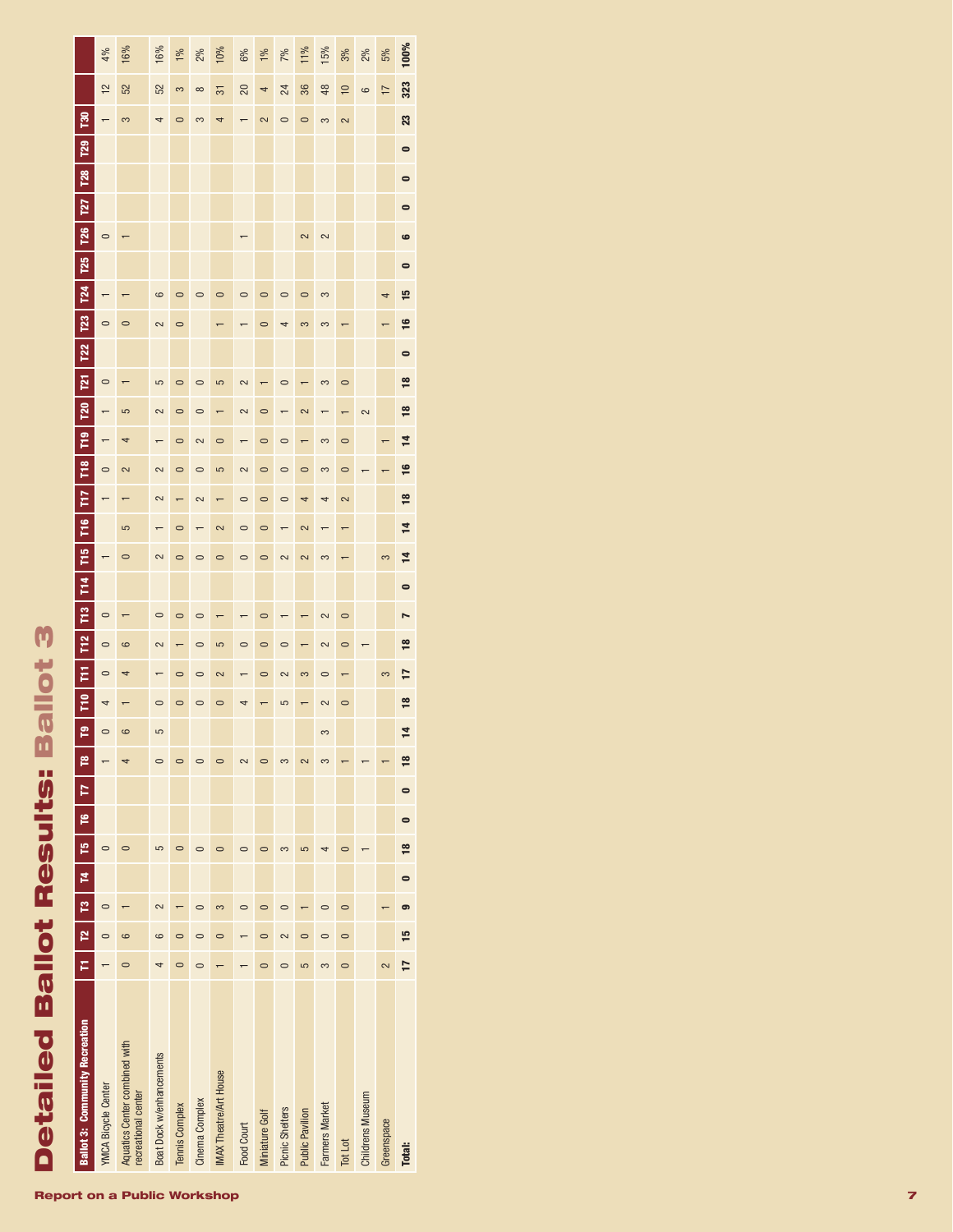| Ballot 4: Some Combination of 1, 2 & 3    | Р                        | P                        | Ħ,<br>p                  | 門                        | ۴         | Þ               | $\mathbf{r}$             |        |                       | P <sub>2</sub> | T13            | T14                         | F16<br>T <sub>15</sub> | F        | T18    | $\overline{r}$ | P <sub>20</sub>         |                |                |        |                          |  |  |                 |                 |                           |
|-------------------------------------------|--------------------------|--------------------------|--------------------------|--------------------------|-----------|-----------------|--------------------------|--------|-----------------------|----------------|----------------|-----------------------------|------------------------|----------|--------|----------------|-------------------------|----------------|----------------|--------|--------------------------|--|--|-----------------|-----------------|---------------------------|
| Amphitheatre                              | 4                        |                          |                          | 3                        |           |                 | 2                        |        |                       |                |                |                             | $\sim$                 | $\infty$ |        |                | မာ                      |                |                |        |                          |  |  | $\overline{10}$ | 47              | 10%                       |
| <b>Outdoor Events Center</b>              |                          |                          |                          | $\overline{\phantom{m}}$ |           |                 | $\sim$                   |        |                       |                | $\sim$         |                             |                        |          | $\sim$ |                |                         | $\overline{5}$ |                |        |                          |  |  |                 |                 | 7%                        |
| Relocated Bluegrass Museum                | $\circ$                  |                          | $\circ$                  | $\circ$                  |           |                 | $\overline{\phantom{a}}$ |        |                       |                |                |                             |                        |          |        |                |                         |                |                |        |                          |  |  |                 | $\infty$        | 2%                        |
| <b>Cluster of Bluegrass Music Venues</b>  | $\circ$                  |                          | $\circ$                  | $\circ$                  |           |                 | $\circ$                  |        |                       |                |                |                             |                        |          |        |                |                         |                |                |        |                          |  |  |                 |                 | 0%                        |
| A mix of restaurants                      | $\mathfrak{c}$           |                          | $\overline{ }$           | $\overline{\phantom{m}}$ |           |                 | $\overline{ }$           |        |                       |                | $\sim$         |                             | $\sim$                 |          | $\sim$ |                |                         | $\overline{ }$ | 3              | 4      |                          |  |  |                 | 35              | 7%                        |
| Water Park                                | $\circ$                  | $\infty$                 | $\circ$                  | $\circ$                  |           |                 | $\overline{ }$           |        |                       |                |                |                             |                        |          |        | $\sim$         |                         |                |                |        |                          |  |  |                 | $\frac{5}{2}$   | 3%                        |
| Carnival Rides                            | $\circ$                  |                          | $\circ$                  | $\circ$                  |           |                 | $\circ$                  |        |                       |                |                |                             |                        |          |        |                |                         |                |                |        |                          |  |  |                 | 3               | 1%                        |
| Farmers Market                            | $\mathfrak{S}$           |                          | 4                        | $\overline{\phantom{0}}$ |           |                 | 3                        |        |                       |                | 2              |                             | 2<br>5                 |          |        |                |                         |                |                | 4      |                          |  |  |                 | 69              | 14%                       |
| Cinema Complex                            |                          |                          | $\overline{ }$           | $\circ$                  |           |                 | $\overline{\phantom{m}}$ |        |                       |                |                |                             |                        |          |        |                |                         |                |                |        |                          |  |  |                 |                 | $\frac{5}{6}$             |
| Boat Dock                                 | $\overline{\phantom{0}}$ |                          | $\sim$                   | $\overline{\phantom{a}}$ |           |                 | $\circ$                  |        |                       |                |                |                             | $\sim$                 |          |        |                |                         |                |                |        |                          |  |  |                 | $\infty$        | 6%                        |
| Set aside property for future development |                          |                          | $\overline{\phantom{0}}$ | $\overline{\phantom{a}}$ |           |                 | 5                        |        |                       |                |                |                             |                        |          |        |                |                         |                |                |        |                          |  |  |                 | $\mathbf{a}$    | $3\%$                     |
| Apartments and Condominiums               | $\overline{\phantom{0}}$ | $\overline{a}$           |                          | $\circ$                  |           |                 | $\leftarrow$             |        | 2                     |                |                |                             |                        |          |        |                |                         |                |                |        |                          |  |  |                 | Ξ               | 2%                        |
| Residential with River Views              |                          |                          |                          | $\circ$                  |           |                 | $\circ$                  |        |                       |                |                |                             |                        |          |        |                |                         |                |                |        |                          |  |  |                 |                 | 1%                        |
| Integrated bikeways, walking paths, etc.  | 5                        |                          |                          | $\sim$                   |           |                 | 4                        |        |                       | G              |                |                             |                        |          |        |                |                         | 3              |                |        | $\sim$                   |  |  |                 | 48              | 10%                       |
| Linkage to English Park                   | $\sim$                   |                          | $\overline{ }$           | $\overline{\phantom{a}}$ |           |                 | $\overline{\phantom{m}}$ |        |                       |                |                |                             |                        |          |        |                |                         |                |                |        |                          |  |  |                 | 8               | 5%                        |
| Retail and services to serve the area     |                          |                          |                          | $\overline{\phantom{m}}$ |           |                 |                          |        |                       |                |                |                             |                        |          |        |                |                         |                |                |        |                          |  |  |                 | $\overline{16}$ | 3%                        |
| Community Gardens                         |                          |                          |                          | $\circ$                  |           |                 | $\circ$                  |        |                       |                | $\sim$         |                             |                        |          |        |                |                         |                |                |        | $\overline{\phantom{m}}$ |  |  |                 | $\circ$         | 2%                        |
| <b>Public Pavilion</b>                    | $\infty$                 | $\overline{\phantom{0}}$ | $\overline{\phantom{0}}$ | $\overline{\phantom{0}}$ |           |                 | $\overline{ }$           |        |                       |                |                |                             |                        |          |        |                |                         |                |                |        |                          |  |  |                 | $\overline{4}$  | 3%                        |
| Recreation Center/YMCA                    |                          |                          |                          |                          |           |                 |                          |        |                       |                |                |                             |                        |          |        |                |                         |                |                |        |                          |  |  |                 | $\circ$         | 2%                        |
| Aquatics Center                           |                          |                          | 3                        |                          |           |                 | $\sim$<br>2              |        | 3                     |                |                |                             |                        |          |        |                | 3                       |                |                |        | $\sim$                   |  |  |                 | $^{24}$         | 5%                        |
| Tennis Complex                            |                          |                          | $\overline{\phantom{0}}$ |                          |           |                 |                          |        |                       |                |                |                             |                        |          |        |                |                         |                |                |        |                          |  |  |                 |                 | 0%                        |
| IMAX Theatre/Art House                    |                          |                          |                          |                          |           |                 |                          |        |                       |                |                |                             |                        |          | 3      |                | 2                       | $\sim$         |                |        |                          |  |  |                 | $\tilde{1}$     | $3\%$                     |
| Food Court                                |                          | $\overline{ }$           |                          |                          |           |                 |                          |        |                       |                |                |                             |                        |          |        |                |                         |                |                |        |                          |  |  |                 | $\overline{5}$  | $\frac{5}{6}$             |
| Miniature Golf                            |                          |                          |                          |                          |           |                 |                          |        |                       |                |                |                             |                        |          |        |                |                         |                |                |        |                          |  |  |                 | $\circ$         | $\delta$                  |
| Picnic Shelters                           |                          |                          | $\overline{ }$           | $\overline{\phantom{0}}$ |           |                 | $\overline{\phantom{0}}$ |        |                       |                |                |                             |                        |          |        |                |                         |                |                | 2      |                          |  |  |                 | $\subseteq$     | 2%                        |
| <b>Public Pavilion</b>                    |                          |                          | $\overline{ }$           |                          |           |                 |                          |        |                       |                |                |                             |                        |          |        |                |                         |                |                |        |                          |  |  |                 |                 | ð%                        |
| Tot Lot                                   |                          |                          |                          |                          |           |                 |                          |        |                       |                |                |                             |                        |          |        |                |                         |                |                |        |                          |  |  |                 | $\circ$         | <sub>o</sub> x            |
| Expanded Retail + microbrew               |                          |                          |                          |                          |           |                 |                          | $\sim$ |                       |                |                |                             |                        |          |        |                |                         |                |                |        |                          |  |  |                 |                 | $\frac{5}{5}$             |
| Walk of Fame                              |                          |                          |                          |                          |           |                 |                          |        |                       |                |                |                             |                        |          |        |                |                         |                |                |        |                          |  |  |                 |                 | $\widetilde{\mathcal{O}}$ |
| Aquarium                                  |                          |                          |                          |                          |           |                 |                          |        |                       |                |                |                             |                        |          |        |                |                         |                |                |        |                          |  |  |                 |                 | δ×                        |
| <b>Tot Area</b>                           |                          |                          |                          |                          |           |                 |                          |        |                       |                |                |                             |                        |          |        |                |                         |                |                |        |                          |  |  |                 |                 |                           |
| Dog Park                                  |                          |                          |                          |                          |           |                 |                          |        |                       |                |                |                             |                        |          |        |                |                         |                |                |        |                          |  |  |                 |                 |                           |
| Expanded Convention Ctr                   |                          |                          |                          |                          |           |                 |                          |        |                       |                |                |                             |                        |          |        |                |                         |                |                |        |                          |  |  |                 |                 | š                         |
| Mass Transit & Bicycle Center             |                          |                          |                          |                          |           |                 |                          |        |                       |                |                |                             |                        |          |        |                |                         |                |                |        |                          |  |  |                 |                 | Š                         |
| <b>Mixed Use</b>                          | 3                        |                          |                          |                          |           |                 |                          |        |                       |                | $\sim$         |                             |                        |          |        | 5              |                         |                |                | $\sim$ | $\sim$                   |  |  |                 | $\overline{4}$  | $\frac{3}{6}$             |
| Limit Condo South of 2nd Street           |                          |                          |                          |                          |           |                 |                          |        |                       |                |                |                             |                        |          |        |                |                         |                |                |        |                          |  |  |                 |                 | ŏ                         |
| Streams and Ponds/waterways               |                          |                          |                          |                          |           |                 |                          |        |                       |                |                |                             |                        |          |        |                |                         |                |                |        |                          |  |  |                 | $\circ$         | ŏ                         |
| Childrens Museum                          |                          |                          |                          |                          |           |                 |                          |        |                       |                |                |                             |                        |          |        |                |                         |                |                |        |                          |  |  |                 | $\circ$         | š                         |
| Greenspace                                |                          |                          |                          |                          |           |                 |                          |        |                       |                |                |                             |                        |          |        | 3              |                         |                |                |        |                          |  |  |                 | $\mathbf{S}$    | 1%                        |
| Total:                                    | 30                       | $\overline{ }$           | $\bullet$<br><b>19</b>   | 23                       | $\bullet$ | 30<br>$\bullet$ |                          | ని     | $\boldsymbol{\Omega}$ | 24             | $\overline{5}$ | $\overline{4}$<br>$\bullet$ | 20                     | 32       | உ      | 29             | $\overline{\mathbf{z}}$ | 55             | $\overline{9}$ | 29     |                          |  |  | 28              | 482             |                           |

Detailed Ballot Results: Ballot 4

**Detailed Ballot Results: Ballot 4**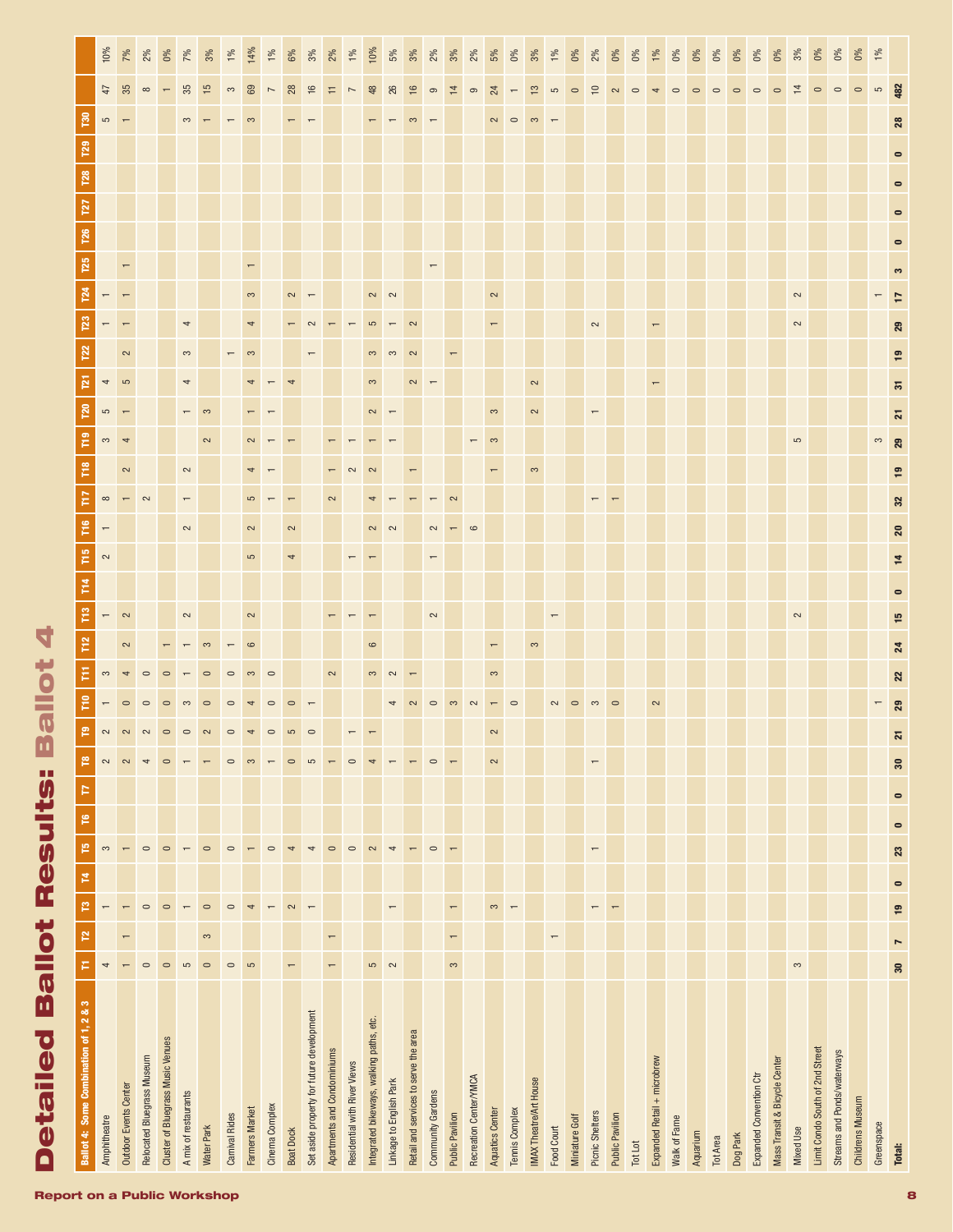# **Detailed Ballot Results: Ballot 5** Detailed Ballot Results: Ballot 5

| <b>Sallot 5: I Prefer a Plan That</b><br>zes |                                       |        |        |   |                                                | $\bar{z}$ | É | T <sub>2</sub> | F <sub>13</sub> | $\frac{1}{2}$ | T <sub>15</sub> | ۴ê | E | e<br>F<br>re<br>F | <b>P20</b> | N | <b>T22</b> | $\overline{123}$ | <b>Z4</b> | T25 | <b>T26</b> | T27           | $\frac{1}{28}$ | T <sub>29</sub> | នី |               |     |
|----------------------------------------------|---------------------------------------|--------|--------|---|------------------------------------------------|-----------|---|----------------|-----------------|---------------|-----------------|----|---|-------------------|------------|---|------------|------------------|-----------|-----|------------|---------------|----------------|-----------------|----|---------------|-----|
| ublic Assembly & Tourism                     | $\begin{array}{c} 0 \\ 4 \end{array}$ |        |        | Ω |                                                | $\circ$   |   |                |                 |               |                 |    |   |                   |            | 6 |            |                  |           |     |            |               | J              |                 | 4  | 33            | 26% |
| kesidential-Urban Village                    | $\overline{\phantom{0}}$              |        |        |   |                                                | $\circ$   |   |                |                 |               |                 |    |   |                   |            |   |            |                  |           |     |            |               |                |                 |    |               | 6%  |
| <b>Community Recreation</b>                  |                                       |        |        |   |                                                |           |   |                |                 |               |                 |    |   |                   |            |   |            |                  |           |     |            |               |                |                 |    | $\frac{3}{2}$ | 10% |
| Some Combination of the Three                |                                       |        |        |   |                                                | က         |   |                |                 |               |                 |    |   |                   |            |   |            |                  |           |     |            |               |                |                 |    | 74            | 58% |
| <b>Total:</b>                                |                                       | i<br>L | i<br>L |   | $\begin{bmatrix} 0 & 0 \\ 0 & 0 \end{bmatrix}$ | မ         | မ |                | ೢ               |               |                 |    |   | မ                 |            | 9 |            | 6                |           |     |            | $\frac{3}{2}$ |                |                 |    | 127           |     |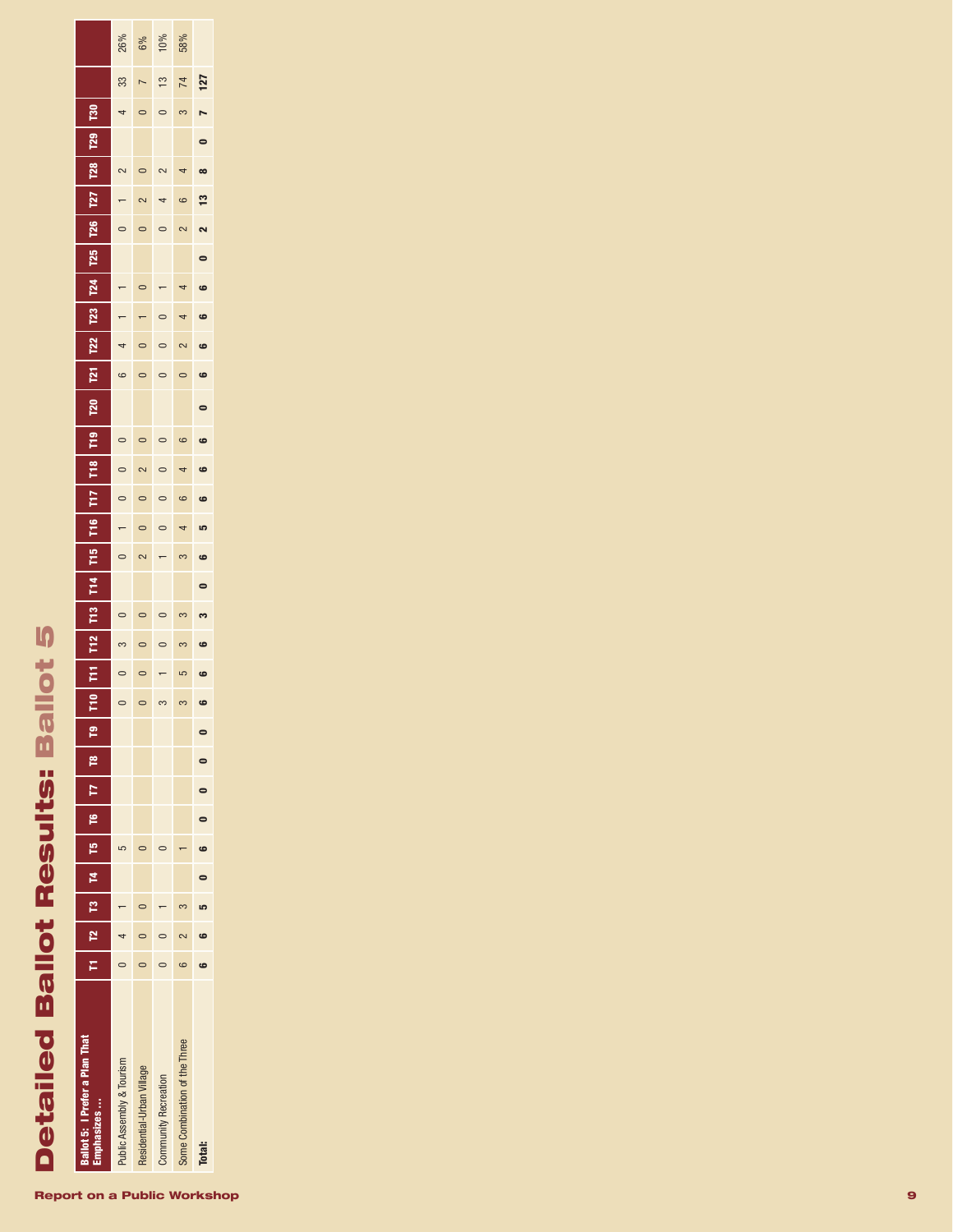# Official Summary

# Tabulators Summary Page

|                | <b>Preferred Emphasis:</b>           | <b>Number of Votes</b> | <b>Percent of Total</b> |
|----------------|--------------------------------------|------------------------|-------------------------|
| 4              | <b>Residential-Urban Village</b>     |                        | 6%                      |
| 3              | <b>Community Recreation</b>          | 13                     | 10%                     |
| $\overline{2}$ | <b>Public Assembly &amp; Tourism</b> | 33                     | 26%                     |
|                | Some Combination of the Three        | 74                     | 58%                     |

## Top five (5) project ideas within each emphasis area:

|                | <b>Public Assembly &amp; Tourism</b>                | <b>Number of Votes</b> | <b>Percent of Total</b> |
|----------------|-----------------------------------------------------|------------------------|-------------------------|
| 5              | A mix of restaurants                                | 48                     | 13%                     |
| $\overline{4}$ | Boat Dock w/ expanded use/touch of water            | 53                     | 15%                     |
| 3              | <b>Outdoor Events Center/includes combined</b>      | 60                     | 17%                     |
| $\overline{2}$ | <b>Farmers Market</b>                               | 60                     | 17%                     |
| $\mathbf{1}$   | Amphitheatre w/ music film fest                     | 62                     | 17%                     |
|                |                                                     |                        |                         |
|                | <b>Residential-Urban Village</b>                    | <b>Number of Votes</b> | <b>Percent of Total</b> |
| 5              | Mixed Use - Residential/Commercial                  | 25                     | 8%                      |
| 4              | <b>Farmers Market</b>                               | 32                     | 10%                     |
| 3              | Retail and services to serve the area               | 37                     | 12%                     |
| $\overline{2}$ | Linkage to English Park                             | 43                     | 14%                     |
| $\mathbf{1}$   | Integrated bikeways, walking paths, public use      | 72                     | 23%                     |
|                | bikes                                               |                        |                         |
|                | <b>Community Recreation</b>                         | <b>Number of Votes</b> | <b>Percent of Total</b> |
| 5              | <b>IMAX Theatre/Art House</b>                       | 31                     | 10%                     |
| 4              | <b>Public Pavilion</b>                              | 36                     | 11%                     |
| 3              | <b>Farmers Market</b>                               | 48                     | 15%                     |
| $\overline{2}$ | <b>Aquatics Center</b>                              | 52                     | 16%                     |
| $\mathbf{1}$   | <b>Boat Dock</b>                                    | 52                     | 16%                     |
|                |                                                     |                        |                         |
|                | Top ten (10) overall project ideas (from ballot 4): | <b>Number of Votes</b> | <b>Percent of Total</b> |
| 10             | Set aside property for future development           | 16                     | 3%                      |
| 9              | Retail and services to serve the area               | 16                     | 3%                      |
| 8              | <b>Aquatics Center</b>                              | 24                     | 5%                      |
| $\overline{7}$ | Linkage to English Park                             | 26                     | 5%                      |
| $6\phantom{1}$ | <b>Boat Dock</b>                                    | 28                     | 6%                      |
| 5              | <b>Outdoor Events Center</b>                        | 35                     | 7%                      |
| 4              | A mix of restaurants                                | 35                     | 7%                      |
| 3              | Amphitheatre                                        | 47                     | 10%                     |
| $\overline{2}$ | Integrated bikeways, walking paths, etc.            | 48                     | 10%                     |
| $\mathbf{1}$   | <b>Farmers Market</b>                               | 69                     | 14%                     |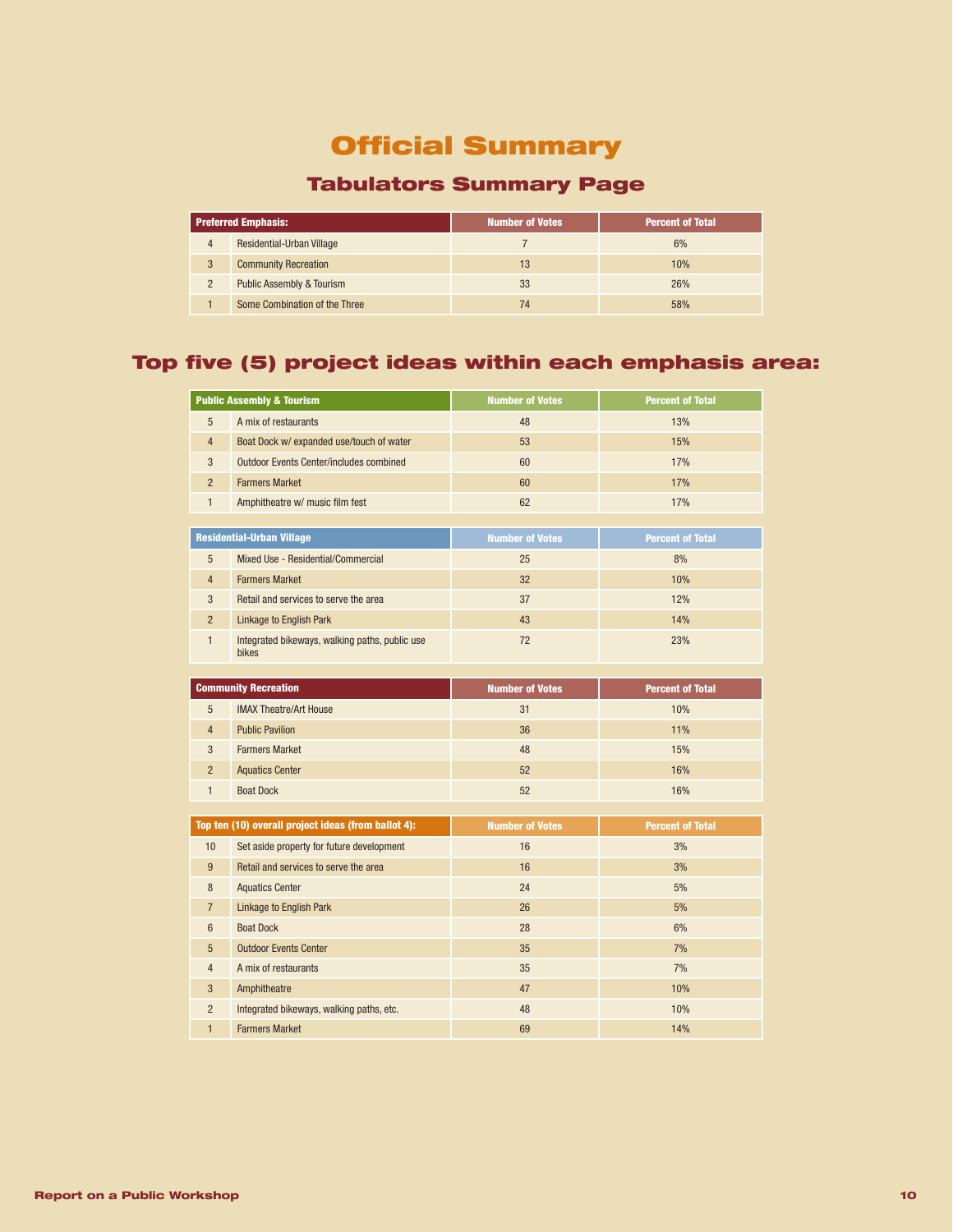# Tabulators Summary Page

|                | <b>Preferred Emphasis:</b>           | <b>Number of Votes</b> | <b>Percent of Total</b> |
|----------------|--------------------------------------|------------------------|-------------------------|
| 4              | Residential-Urban Village            |                        | 6%                      |
| 3              | <b>Community Recreation</b>          | 13                     | 10%                     |
| $\overline{2}$ | <b>Public Assembly &amp; Tourism</b> | 33                     | 26%                     |
|                | Some Combination of the Three        | 74                     | 58%                     |

# Top five (5) project ideas within each emphasis area:

|                 | <b>Public Assembly &amp; Tourism</b>           | <b>Number of Votes</b> | <b>Percent of Total</b> |
|-----------------|------------------------------------------------|------------------------|-------------------------|
|                 | <b>Cluster of Bluegrass Music Venues</b>       | $\mathbf{1}$           | $0\%$                   |
|                 | <b>Carnival Rides</b>                          | $\mathbf{1}$           | 0%                      |
|                 | <b>Tot Area</b>                                | $\mathbf{1}$           | $0\%$                   |
|                 | Mass Transit & Bicycle Center                  | $\overline{2}$         | $1\%$                   |
|                 | Expanded Retail + microbrew                    | $\overline{4}$         | $1\%$                   |
|                 | <b>Walk of Fame</b>                            | $\overline{4}$         | $1\%$                   |
|                 | Dog Park                                       | $\overline{4}$         | $1\%$                   |
|                 | Aquarium                                       | 5                      | $1\%$                   |
|                 | <b>Expanded Convention Ctr</b>                 | 5                      | $1\%$                   |
|                 | <b>Water Park</b>                              | $6\phantom{1}$         | 2%                      |
|                 | <b>Cinema Complex</b>                          | 11                     | 3%                      |
|                 | <b>Relocated Bluegrass Museum</b>              | 13                     | 4%                      |
|                 | Set aside property for future development      | 21                     | 6%                      |
| $5\overline{)}$ | A mix of restaurants                           | 48                     | 13%                     |
| 4               | Boat Dock w/ expanded use/touch of water       | 53                     | 15%                     |
| 3               | <b>Outdoor Events Center/includes combined</b> | 60                     | 17%                     |
| $\overline{2}$  | <b>Farmers Market</b>                          | 60                     | 17%                     |
| $\mathbf{1}$    | Amphitheatre w/ music film fest                | 62                     | 17%                     |
|                 |                                                | 361                    |                         |

| <b>Residential-Urban Village</b> |                                                      | <b>Number of Votes</b> | <b>Percent of Total</b> |
|----------------------------------|------------------------------------------------------|------------------------|-------------------------|
|                                  | <b>Streams and Ponds/waterways</b>                   | $6\phantom{1}$         | 2%                      |
|                                  | <b>Residential with River Views</b>                  | 17                     | 5%                      |
|                                  | <b>Community Gardens</b>                             | 17                     | 5%                      |
|                                  | <b>Public Pavilion</b>                               | 19                     | 6%                      |
|                                  | <b>Apartments and Condominiums</b>                   | 22                     | 7%                      |
|                                  | Limit Condo S of 2nd St                              | 23                     | 7%                      |
| 5                                | Mixed Use - Residential/Commercial                   | 25                     | 8%                      |
| $\overline{4}$                   | <b>Farmers Market</b>                                | 32                     | 10%                     |
| 3                                | Retail and services to serve the area                | 37                     | 12%                     |
| $\overline{2}$                   | <b>Linkage to English Park</b>                       | 43                     | 14%                     |
| 1                                | Integrated bikeways, walking paths, public use bikes | 72                     | 23%                     |
|                                  |                                                      | 313                    |                         |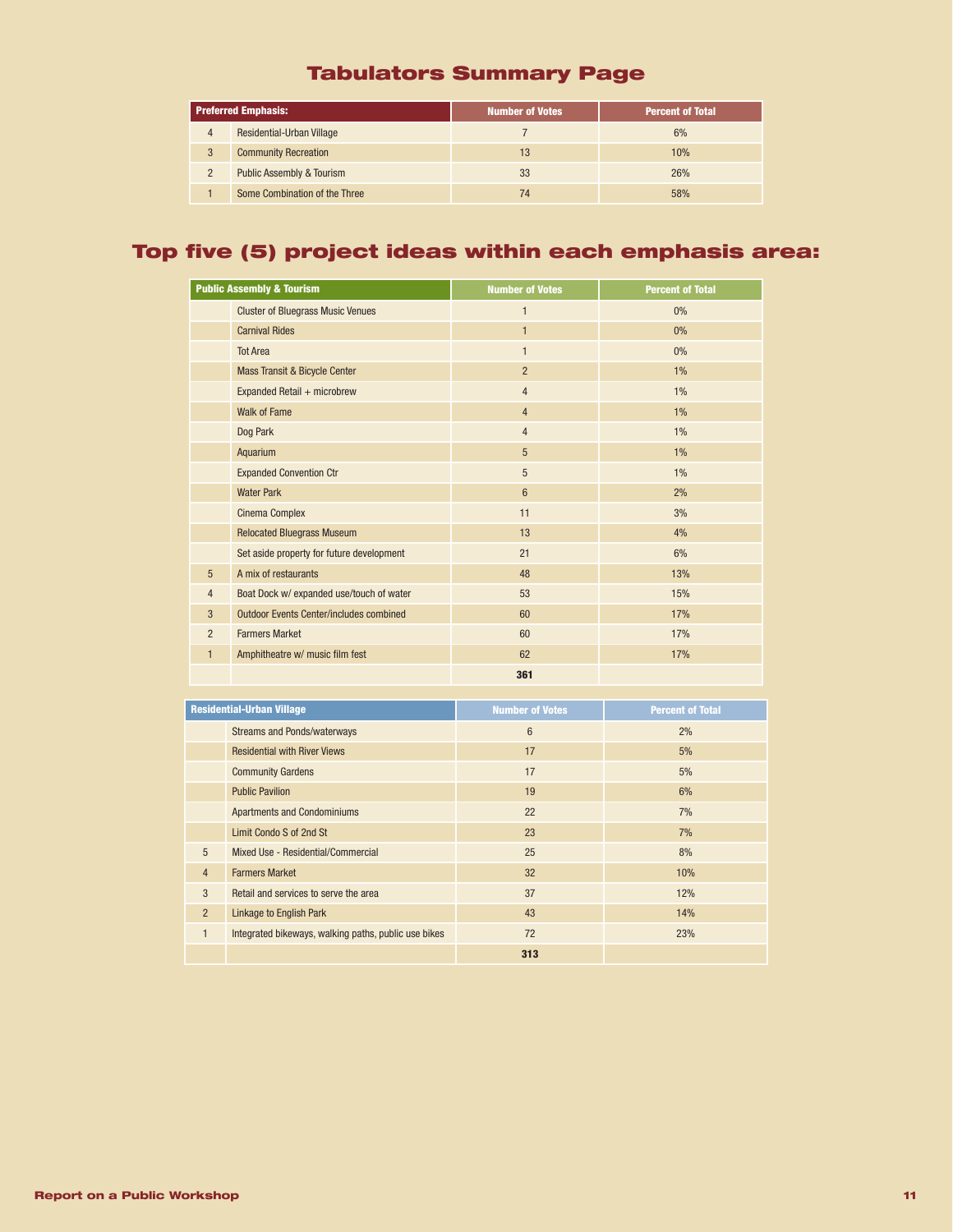| <b>Community Recreation</b> |                               | <b>Number of Votes</b> | <b>Percent of Total</b> |
|-----------------------------|-------------------------------|------------------------|-------------------------|
|                             | <b>Tennis Complex</b>         | 3                      | $1\%$                   |
|                             | <b>Miniature Golf</b>         | $\overline{4}$         | 1%                      |
|                             | <b>Childrens Museum</b>       | $6\phantom{1}$         | 2%                      |
|                             | <b>Cinema Complex</b>         | 8                      | 2%                      |
|                             | <b>Tot Lot</b>                | 10                     | 3%                      |
|                             | <b>Recreation Center/YMCA</b> | 12                     | 4%                      |
|                             | Greenspace                    | 17                     | 5%                      |
|                             | <b>Food Court</b>             | 20                     | 6%                      |
|                             | <b>Picnic Shelters</b>        | 24                     | 7%                      |
| $5\phantom{.0}$             | <b>IMAX Theatre/Art House</b> | 31                     | 10%                     |
| $\overline{4}$              | <b>Public Pavilion</b>        | 36                     | 11%                     |
| 3                           | <b>Farmers Market</b>         | 48                     | 15%                     |
| $\overline{2}$              | <b>Aquatics Center</b>        | 52                     | 16%                     |
| $\mathbf{1}$                | <b>Boat Dock</b>              | 52                     | 16%                     |
|                             |                               | 323                    |                         |

|                  | Top ten (10) overall project ideas (from ballot 4): | <b>Number of Votes</b> | <b>Percent of Total</b> |
|------------------|-----------------------------------------------------|------------------------|-------------------------|
|                  | <b>Miniature Golf</b>                               | $\bf{0}$               | 0%                      |
|                  | <b>Tot Lot</b>                                      | $\mathbf 0$            | 0%                      |
|                  | <b>Walk of Fame</b>                                 | $\pmb{0}$              | 0%                      |
|                  | Aquarium                                            | $\pmb{0}$              | 0%                      |
|                  | <b>Tot Area</b>                                     | $\bf{0}$               | 0%                      |
|                  | Dog Park                                            | $\pmb{0}$              | 0%                      |
|                  | <b>Expanded Convention Ctr</b>                      | $\pmb{0}$              | 0%                      |
|                  | Mass Transit & Bicycle Center                       | $\bf{0}$               | 0%                      |
|                  | Limit Condo S of 2nd St                             | $\pmb{0}$              | 0%                      |
|                  | <b>Streams and Ponds/waterways</b>                  | $\bf{0}$               | 0%                      |
|                  | <b>Childrens Museum</b>                             | $\pmb{0}$              | 0%                      |
|                  | <b>Cluster of Bluegrass Music Venues</b>            | $\mathbf{1}$           | 0%                      |
|                  | <b>Tennis Complex</b>                               | $\mathbf{1}$           | 0%                      |
|                  | <b>Public Pavilion</b>                              | $\overline{2}$         | 0%                      |
|                  | <b>Carnival Rides</b>                               | 3                      | 1%                      |
|                  | Expanded Retail + microbrew                         | $\overline{4}$         | $1\%$                   |
|                  | <b>Food Court</b>                                   | $\overline{5}$         | 1%                      |
|                  | Greenspace                                          | $5\phantom{.0}$        | $1\%$                   |
|                  | <b>Cinema Complex</b>                               | $\overline{7}$         | 1%                      |
|                  | <b>Residential with River Views</b>                 | $\overline{7}$         | $1\%$                   |
|                  | <b>Relocated Bluegrass Museum</b>                   | $\, 8$                 | 2%                      |
|                  | <b>Community Gardens</b>                            | 9                      | 2%                      |
|                  | <b>Recreation Center/YMCA</b>                       | 9                      | 2%                      |
|                  | <b>Picnic Shelters</b>                              | 10                     | 2%                      |
|                  | <b>Apartments and Condominiums</b>                  | 11                     | 2%                      |
|                  | <b>IMAX Theatre/Art House</b>                       | 13                     | 3%                      |
|                  | <b>Public Pavilion</b>                              | 14                     | 3%                      |
|                  | <b>Mixed Use</b>                                    | 14                     | 3%                      |
|                  | <b>Water Park</b>                                   | 15                     | 3%                      |
| 10               | Set aside property for future development           | 16                     | 3%                      |
| $\boldsymbol{9}$ | Retail and services to serve the area               | 16                     | 3%                      |
| 8                | <b>Aquatics Center</b>                              | 24                     | 5%                      |
| $\overline{7}$   | Linkage to English Park                             | 26                     | 5%                      |
| $6\phantom{1}$   | <b>Boat Dock</b>                                    | 28                     | 6%                      |
| 5                | <b>Outdoor Events Center</b>                        | 35                     | 7%                      |
| $\overline{4}$   | A mix of restaurants                                | 35                     | 7%                      |
| 3                | Amphitheatre                                        | 47                     | 10%                     |
| $\overline{2}$   | Integrated bikeways, walking paths, etc.            | 48                     | 10%                     |
| 1                | <b>Farmers Market</b>                               | 69                     | 14%                     |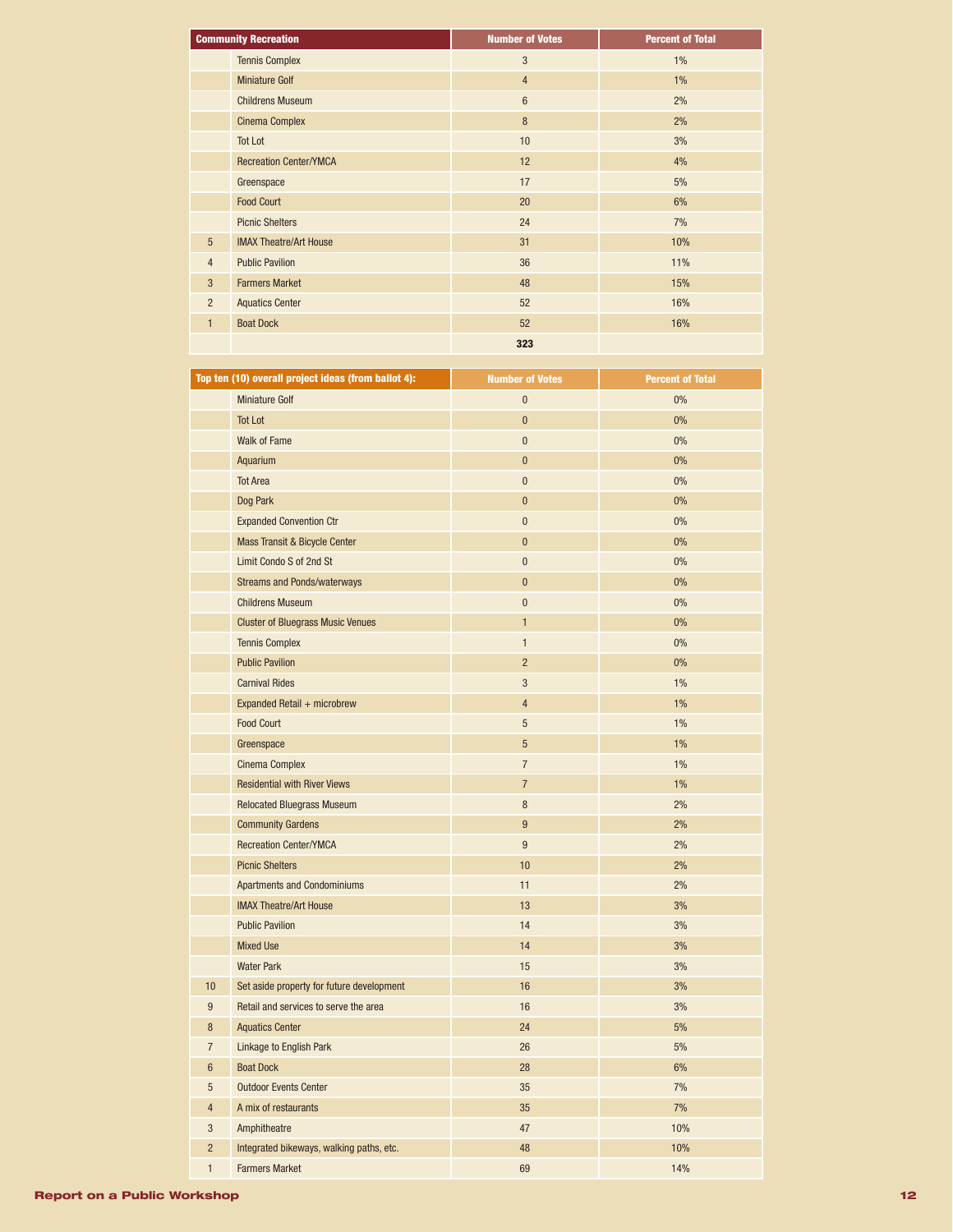# Additional Projects & Tallies

(Options recommended by participants)

## Ballot 1: Public Assembly and Tourism

| Walk of fame                                    | 2 votes  |
|-------------------------------------------------|----------|
| Mixed use residential/retail                    | 1 vote   |
| Streams/Ponds                                   |          |
| Sell English Park                               |          |
| Combine Outdoor events center with Amphitheatre | 15 votes |
| Expanded Retail Boutique                        |          |
| Dog Park                                        | 4 votes  |
| New location of Bluegrass Museum                |          |
| Micro brewery                                   | 3 votes  |
| New location of the Convention Center           |          |
| Versatile Green space                           |          |
| Children's Museum/Play Area                     | 1 vote   |
| <b>Full Service Marina</b>                      |          |
| Mass Transit and Bicycle Center                 | 2 votes  |
| Indoor Water Park                               | 1 vote   |
| Pedestrian/Bike Routes                          | 1 vote   |
| Aquarium                                        | 5 votes  |
| <b>Expanded Farmers Market</b>                  | 6 votes  |
| <b>Expanded Convention Center</b>               | 2 votes  |
| Boat dock                                       | 11 votes |
|                                                 |          |

## Ballot 2: Residential-Urban Village

| <b>Residential with River View</b> | 1 vote   |
|------------------------------------|----------|
| Mixed use                          | 21 votes |
| <b>Boat Dock</b>                   | 1 vote   |
| <b>Expanded Community Gardens</b>  | 3 votes  |
| Natural Water/ Ponds, Streams      | 5 votes  |
| Limit Condos south of 2nd Street   | 20 votes |
| Variety of house price options     | 1 vote   |
| <b>Bicycle Racks</b>               | 1 vote   |
| <b>Public Access Bikes</b>         | 8 votes  |
| No residential                     | 1 vote   |
| Selling of English Park            | 1 vote   |
| <b>Destination for Restaurants</b> | 2 votes  |

## Ballot 3: Community Recreation

| Green Space                  | 9 votes  |
|------------------------------|----------|
| <b>Indoor Aquatic Center</b> | 25 votes |
| <b>Childrens Museum</b>      | 7 votes  |
| <b>Boat Dock</b>             | 12 votes |
| Versatile green space        | 8 votes  |
| <b>Bicycle Center</b>        | 2 votes  |
| Retail                       | 1 vote   |

## Ballot 4: Some combination of the three themes

| Combined outdoor events/amphitheater | 14 votes |
|--------------------------------------|----------|
| Mixed use Residential/Retail         | 15 votes |
| Full service marina                  | 7 votes  |
| New location of Bluegrass Museum     | 1 vote   |
| Walk of Fame                         | 8 votes  |
| <b>Childrens Museum</b>              | 5 votes  |
| Micro brewery                        | 5 votes  |
| Dog Park                             | 2 votes  |
| Large convention center              | 2 votes  |
| Flexible green space                 | 5 votes  |
| Streams/ponds                        | 2 votes  |
|                                      |          |

## Ballot 5: General Question Preferred Emphasis

| Public Assembly and Tourism   | 33 votes |
|-------------------------------|----------|
| Residential-Urban Village     | 5 votes  |
| Community Recreation          | 13 votes |
| Some Combination of the Above | 72 votes |